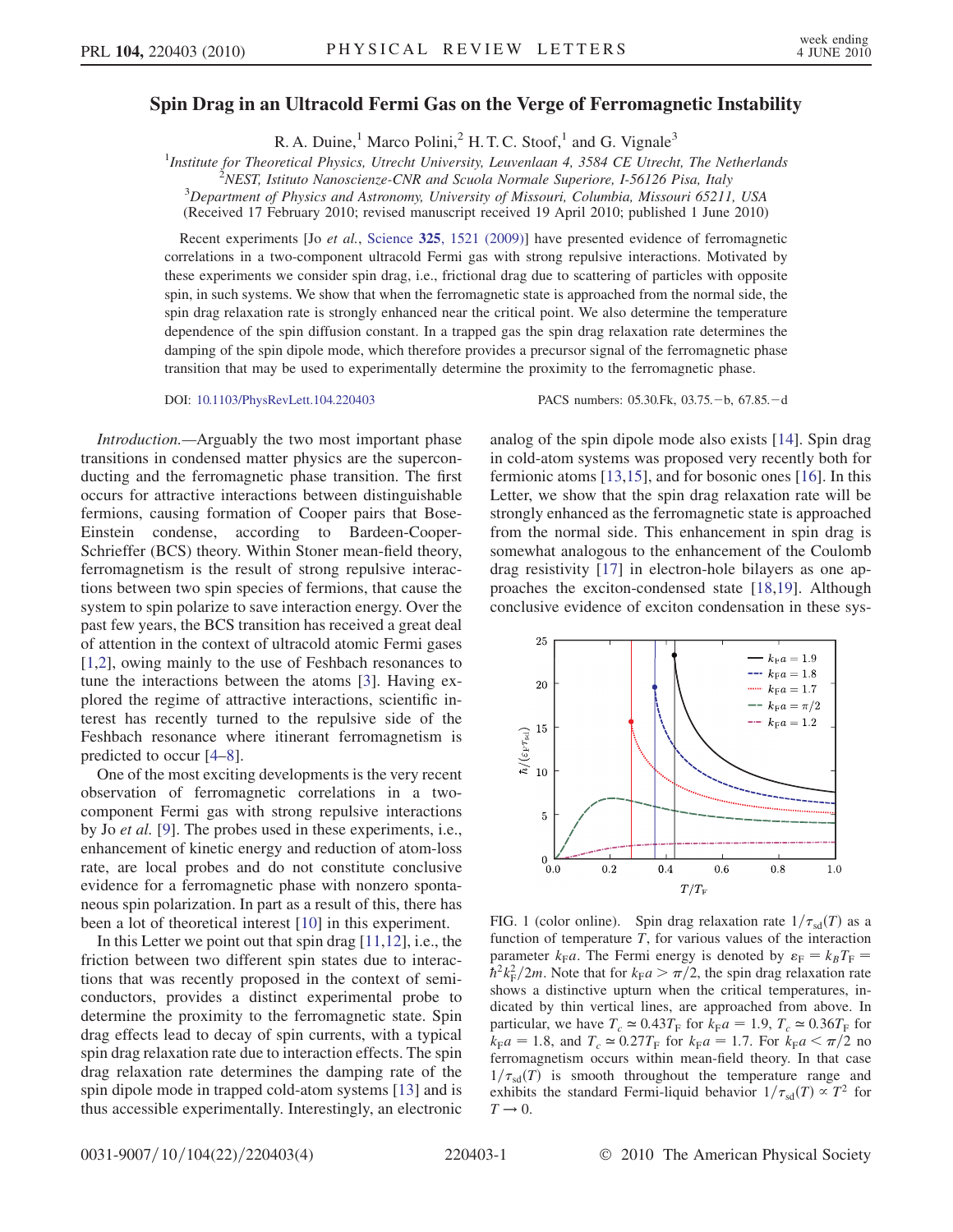tems is still lacking, two experimental groups [[20](#page-3-16)[,21](#page-3-17)] have recently reported the observation of an upturn in the Coulomb drag resistivity as the temperature is lowered.

Our main findings are illustrated in Fig. [1](#page-0-0). This plot shows the spin drag relaxation rate  $1/\tau_{sd}(T)$  as a function of temperature, for various interaction strengths determined by the product of the Fermi wave vector  $k_F$  and the scattering length a. The dramatic enhancement of the relaxation rate upon approaching the critical temperature for the ferromagnetic transition is clearly visible.

The enhancement of the spin drag relaxation rate as the ferromagnetic phase is approached serves as a precursor probe for ferromagnetism that is distinct from, and adds to, the experimental methods of Jo et al. [\[9](#page-3-5)], and is also interesting in its own right. In the following we present our calculations in detail, and present additional results and discussion.

Spin drag relaxation rate.—We consider a 3D homogeneous gas of fermionic atoms of mass m, with two hyperfine states denoted by  $|\uparrow\rangle$  and  $|\downarrow\rangle$ . The grand-canonical Hamiltonian that describes the system well at the temperatures and densities of interest is given by

$$
\hat{H} = \int d^3x \sum_{\alpha \in \{\uparrow, \downarrow\}} \hat{\psi}_{\alpha}^{\dagger}(x) \left( -\frac{\hbar^2 \nabla_x^2}{2m} - \mu \right) \hat{\psi}_{\alpha}(x) \n+ U \int d^3x \hat{\psi}_{\uparrow}^{\dagger}(x) \hat{\psi}_{\downarrow}^{\dagger}(x) \hat{\psi}_{\downarrow}(x) \hat{\psi}_{\uparrow}(x),
$$
\n(1)

in terms of fermionic creation and annihilation operators  $\hat{\psi}_{\alpha}^{\dagger}(\mathbf{x})$  and  $\hat{\psi}_{\alpha}(\mathbf{x})$ , respectively, and where  $\mu$  is the chemi-<br>cal potential. At low temperatures, s-wave scattering, decal potential. At low temperatures s-wave scattering, described by  $U = 4\pi a \hbar^2/m$ , dominates, and we have<br>therefore omitted other interaction terms from this therefore omitted other interaction terms from this Hamiltonian.

We first determine a frequency and momentum dependent scattering amplitude  $A_{\parallel}(q, \omega)$  that takes into account many-body effects on the scattering of atoms with opposite spin. We use the generalized random-phase approximation that consists of summing all ''bubble'' diagram contributions to this effective interaction. This takes into account modifications of the interaction due to density and spin fluctuations in an approximate way that is sufficient for our purpose of illustrating the effect of the proximity of the ferromagnetic phase transition on the spin drag. Including spin fluctuations is essential as they are strongly enhanced close to the ferromagnetic phase transition. In terms of the noninteracting (Lindhard) response function at nonzero temperature

$$
\chi_0(q,\omega) = 2 \int \frac{d^3k}{(2\pi)^3} \frac{N_{q+k} - N_k}{\varepsilon_{q+k} - \varepsilon_k - \hbar\omega - i0}, \quad (2)
$$

with  $\varepsilon_k = \hbar^2 k^2 / 2m$  and  $N_k = [e^{(\varepsilon_k - \mu)/k_B T} + 1]$ <br>Fermi-Dirac distribution function the scattering am  $]^{-1}$  the Fermi-Dirac distribution function, the scattering amplitude reads

<span id="page-1-0"></span>
$$
A_{\|}(q,\omega) = U + \frac{U^2}{4}\chi_{nn}(q,\omega) - \frac{3U^2}{4}\chi_{S_zS_z}(q,\omega), \quad (3)
$$

where  $\chi_{S_zS_z(nn)}(q, \omega) = \chi_0(q, \omega) / [1 + (-)U\chi_0(q, \omega) / 2].$ <br>In this notation  $\chi_0(q, \omega)$  is the density density response In this notation  $\chi_{nn}(q, \omega)$  is the density-density response function while  $\chi_{S_2S_2}(q,\omega)$  describes the spin-spin response. The factor of 3 in the last term in the right-hand side of Eq. ([3\)](#page-1-0) comes about because longitudinal and transverse spin fluctuations are both taken into account.

Within Stoner mean-field theory, ferromagnetism occurs when  $\chi_{S_2S_2}(0,0)$  diverges so that  $1 + U\chi_0(0,0)/2 = 0$ .<br>This equation gives together with the equation  $n =$ This equation gives, together with the equation  $n =$  $2 \int d^3q \dot{N}_q/(2\pi)^3$  for the total density determining the chamical potential the critical temperature T as a function  $\mathbb{E}[\mathbf{y}^T, \mathbf{y}^T, \mathbf{y}^T]$  are the component value of the critical temperature  $T_c$  as a function of  $k_{\text{F}}a$ . For  $k_BT_c$  much smaller than the Fermi energy  $\varepsilon_{\text{F}} \equiv$  $\hbar^2 k_F^2/2m = \hbar^2(3\pi^2 n)^{2/3}/2m$ , this gives a critical temperature ture

$$
\frac{k_B T_c}{\varepsilon_F} \simeq \frac{2\sqrt{3}}{\pi} \sqrt{\frac{U \nu(\varepsilon_F)}{2} - 1} = \frac{2\sqrt{3}}{\pi} \sqrt{\frac{2k_F a}{\pi} - 1},\qquad(4)
$$

where  $v(\varepsilon_F) = mk_F/\pi^2 \hbar^2$  is the density of states at the<br>Fermi level Note that one needs  $k_F a > \pi/2$  for the critical Fermi level. Note that one needs  $k_{\rm F}a > \pi/2$  for the critical temperature to be nonzero, and that there is a quantum critical point when  $k_{\rm F}a = \pi/2$  [[4](#page-3-3)].<br>Our next step is to use the scatter

Our next step is to use the scattering amplitude  $A_{\text{tl}}(q, \omega)$ in Eq. ([3\)](#page-1-0) in the well-known expression for the spin drag relaxation rate  $1/\tau_{sd}$ , following from Boltzmann theory [\[11](#page-3-7)[,13\]](#page-3-9). This yields the result

<span id="page-1-1"></span>
$$
\frac{1}{\tau_{sd}(T)} = \frac{\hbar^2}{4mnk_BT} \int \frac{d^3q}{(2\pi)^3} \frac{q^2}{3}
$$

$$
\times \int_{-\infty}^{+\infty} \frac{d\omega}{\pi} |A_{\parallel}(q,\omega)|^2 \frac{[\Im m\chi_0(q,\omega)]^2}{\sinh^2[\hbar\omega/(2k_BT)]},
$$
(5)

which, together with Eq.  $(3)$  $(3)$ , is the central result of this Letter and will be evaluated next. Before proceeding we note that our result is similar to the theory of spin diffusion in liquid He $3$  [\[22\]](#page-3-18), although the ferromagnetic phase transition was not considered in this context.

Results.—In Figs. [1](#page-0-0) and [2](#page-2-0) we present the results of a numerical evaluation of Eq. [\(5\)](#page-1-1), both as a function of temperature for various interaction strengths  $k_{\rm F}a$ , and as a function of interaction strength for various temperatures. In experiments both dependencies can be explored using a Feshbach resonance to tune the interaction strength [[3\]](#page-3-2). Both figures clearly show the strong enhancement of the spin drag relaxation rate as the ferromagnetic state is approached. The precise form of the enhancement is understood by keeping only the most divergent term in the scattering amplitude in Eq. ([3](#page-1-0)) so that

$$
A_{\uparrow\downarrow}(q,\omega) \simeq -\frac{3U^2\nu(\varepsilon_{\rm F})}{\frac{U\nu(\varepsilon_{\rm F})}{3}\left(\frac{q^2}{k_{\rm F}} - i\frac{6\pi m\omega}{\hbar k_{\rm F}q}\right) + 4\alpha(T)},\qquad(6)
$$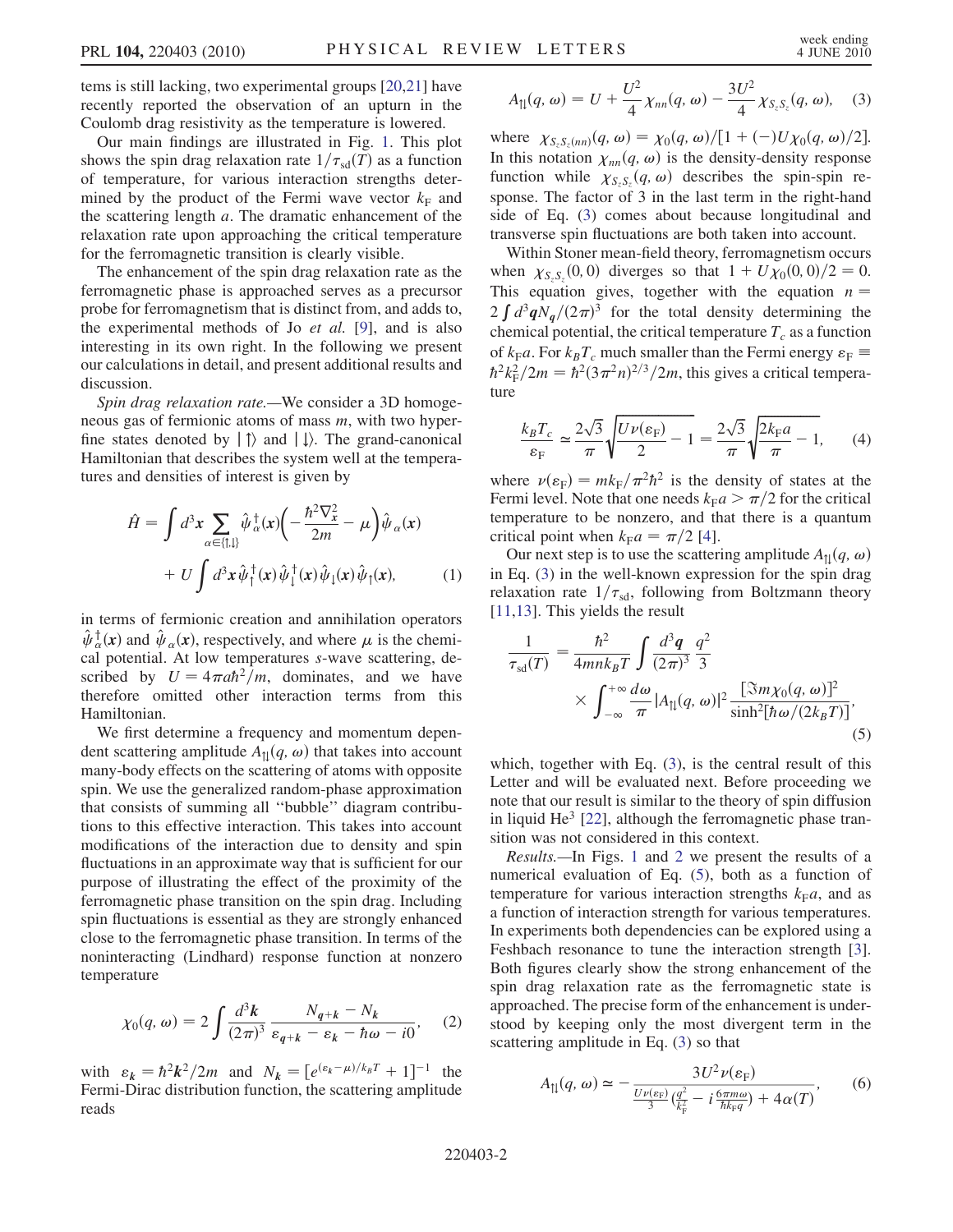<span id="page-2-0"></span>

FIG. 2 (color online). Spin drag relaxation rate  $1/\tau_{sd}$  as a function of  $k_{\mathrm{F}}a$  for various temperatures. The thin vertical lines indicate the critical values of the interaction parameter  $k_{\rm F}a$  at which ferromagnetism occurs.

with  $\alpha(T) = 1 + U\chi_0(0, 0)/2 \approx 1 - U\nu(\varepsilon_F) +$  $\pi (T/T_{\rm F})^2/12 + ...$  equal to zero at the phase transition<br>and positive for T larger than the critical temperature. In and positive for T larger than the critical temperature. In obtaining this approximation we have expanded around the ferromagnetic singularity and used that  $\Im m\chi_0(q, \omega)$  =  $-\pi \nu(\epsilon_F) m \omega/2\hbar k_F q$  for small  $\omega/q$ . Using these results<br>in Eq. (5) and expanding  $1/\sinh^2(r) \approx 1/r^2$  both the in Eq. ([5](#page-1-1)), and expanding  $1/\sinh^2(x) \approx 1/x^2$ , both the frequency integral and the momentum integral can be performed analytically if we use a cutoff of  $2k_F$  on the momentum integration that diverges because of the expansion of  $1/\sinh^2(x)$ . Ultimately we find in this manner that  $1/\tau_{sd}(T) - 1/\tau_{sd}(T_c) \propto (T - T_c) \ln(T - T_c)$  for  $T \downarrow T_c \ll T_c$  $T_F$ , which indeed accurately describes our numerical results near the critical temperature.

We also consider the spin diffusion constant, which from the Einstein relation is given by  $D_s(T) = \sigma_s(T)/\chi_{S_sS_s}(0,0)$ <br>and the "spin conductivity"  $\sigma(T) = n\sigma_s(T)/m_s[231]$  In and the "spin conductivity"  $\sigma_s(T) = n \tau_{sd}(T)/m$  [\[23\]](#page-3-19). In Fig. [3](#page-2-1) we show this constant as a function of temperature for various values of the interaction strength. Near the critical temperature the spin diffusion constant vanishes as  $D_s(T) \propto (T - T_c)^{\kappa}$  with an exponent  $\kappa = 1$ , because  $\tau_s(T)$  remains finite and  $\gamma_{s,a}(0,0)$  diverges as  $1/(T \tau_{sd}(T_c)$  remains finite and  $\chi_{S_cS_c}(0,0)$  diverges as  $1/(T-T)$  within our generalized random phase approximation  $T_c$ ) within our generalized random-phase approximation.

At this point it is important to realize that from the point of view of critical dynamics our findings are mean-field like. If the spin dynamics can be effectively described by an isotropic Heisenberg ferromagnet (model  $J$  [\[24\]](#page-3-20)), the spin conductivity  $\sigma_s(T)$  is expected to behave as  $\xi^{(3-\eta)/2}$ <br>very close to the transition, where the correlation length very close to the transition, where the correlation length  $\xi(T)$  diverges as  $1/(T - T_c)^{\nu}$  and  $\eta$  and  $\nu$  are the usual<br>static critical exponents of the ferromagnetic transition static critical exponents of the ferromagnetic transition [\[24\]](#page-3-20). Since  $\chi_{S_z S_z}(0, 0)$  diverges as  $\xi^{2-\eta}$ , we find that the spin diffusion constant goes to zero with an exponent  $\kappa$  =  $(1 - \eta)\nu/2$ . In view of this possibility, we have therefore made sure using the Ginzburg criterion [25] that the made sure, using the Ginzburg criterion [\[25](#page-3-21)], that the

<span id="page-2-1"></span>

FIG. 3 (color online). Panel (a): spin diffusion constant  $D_s$  as a function of temperature T for various interaction strengths  $k_F a$  $\pi/2$ . Panel (b): spin diffusion constant for  $k_{\rm F}a = 1.2 < \pi/2$ .

upturn of the spin drag relaxation rate already takes place well outside the critical region where critical fluctuations can be neglected and our generalized random-phase approximation is appropriate.

Discussion and conclusions.—As we have mentioned in the introduction, the spin drag relaxation rate can be determined from the damping of the spin dipole mode [\[13,](#page-3-9)[14\]](#page-3-10) in a trapped gas. Since the Fermi energy is usually much larger than the level splitting in the trap, our results show that the spin dipole mode is typically strongly overdamped, which makes the experiment more challenging. Nevertheless, such a measurement, as well as measurements of the spin diffusion constant as a function of temperature, gives information on the proximity of the ferromagnetic phase transition. Although we have considered a homogeneous system, local-density approximations are generally valid for trapped Fermi systems, and in determining the damping of the spin dipole mode of a trapped two-component gas the homogeneous density should in first approximation be taken as the central density of the atomic cloud.

Within our present approach, we consider the transition to ferromagnetism within mean-field theory, which predicts it to be continuous. One interesting aspect is that taking into account correlation effects beyond mean-field theory [\[8](#page-3-4)] results in (i) an increase in the critical temperature for a given value of  $k_{\text{F}}a$  and (ii) a change in the character of the transition from second to first order at very low temperatures. We expect that these modifications will not qualitatively affect the upturn of  $1/\tau_{sd}$ , as long as one remains outside the critical-fluctuation region. We note that the results presented in Fig. [1](#page-0-0) for  $k_{\rm F}a > \pi/2$  approximately collapse onto the same function when  $\hbar/[(k_{\rm F}a)^2 \varepsilon_{\rm F}\tau_{\rm sd}]$  is plotted as a function of  $T/T_c$ . Our theory should be interpreted as the simplest but nontrivial theory should be interpreted as the simplest but nontrivial